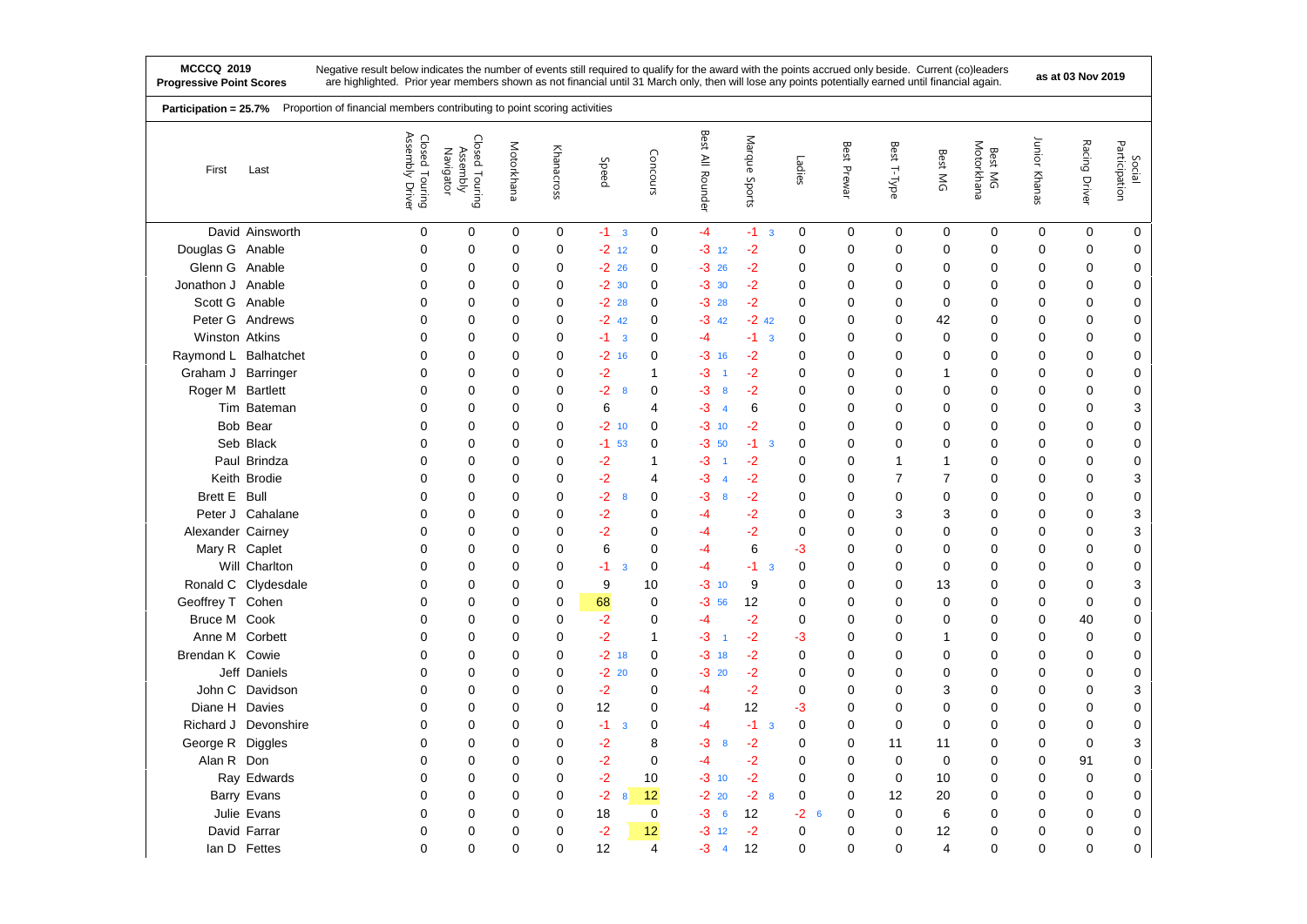|                     | Proportion of financial members contributing to point scoring activities<br>Participation = 25.7% |                                      |                                         |             |            |                        |                |                           |                  |             |             |              |                |                       |               |               |                         |
|---------------------|---------------------------------------------------------------------------------------------------|--------------------------------------|-----------------------------------------|-------------|------------|------------------------|----------------|---------------------------|------------------|-------------|-------------|--------------|----------------|-----------------------|---------------|---------------|-------------------------|
| First               | Last                                                                                              | Assembly<br>Closed Touring<br>Driver | Closed Touring<br>Assembly<br>Navigator | Motorkhana  | Khanacross | Speed                  | Concours       | Best<br>$\geq$<br>Rounder | Marque<br>Sports | Ladies      | Best Prewar | Best T-Type  | Best MG        | Motorkhana<br>Best MG | Junior Khanas | Racing Driver | Participation<br>Social |
|                     | lan H Finglas                                                                                     | 0                                    | 0                                       | 0           | 0          | $-2, 50$               | 0              | $-3, 50$                  | $-2,50$          | 0           | 0           | $\mathbf 0$  | 0              | 0                     | 0             | 0             | 0                       |
|                     | Ainsley D Fitzgerald                                                                              | 0                                    | $\mathbf 0$                             | 0           | 0          | $-2$ 18                | 0              | $-3$ 18                   | $-2$             | $\mathbf 0$ | $\mathbf 0$ | 0            | 0              | $\mathbf 0$           | 0             | 0             | 0                       |
|                     | Peter Gannon                                                                                      | 0                                    | 0                                       | $\mathbf 0$ | 0          | 12                     | 0              | -4                        | 12               | $\mathbf 0$ | 0           | 0            | 0              | $\mathbf 0$           | 0             | 0             | 0                       |
|                     | Gary S Goulding                                                                                   | $\Omega$                             | 0                                       | 0           | 0          | 40                     | $\Omega$       | $-328$                    | 12               | $\Omega$    | $\mathbf 0$ | $\Omega$     | 0              | $\Omega$              | 0             | 69            | $\mathbf 0$             |
| Robert S Grant      |                                                                                                   | 0                                    | 0                                       | $\mathbf 0$ | 0          | 12                     | 0              | $-4$                      | 12               | 0           | 0           | 0            | 0              | $\mathbf 0$           | 0             | 0             | 0                       |
| Lewis Gray          |                                                                                                   | $\Omega$                             | 0                                       | $\mathbf 0$ | 0          | $-1$<br>3              | 0              | $-4$                      | $-1$ 3           | $\mathbf 0$ | 0           | 0            | 0              | $\mathbf 0$           | 0             | 0             | 0                       |
|                     | Benn Gregory                                                                                      | 0                                    | $\mathbf 0$                             | 0           | 0          | 12                     | 0              | $-4$                      | 12               | $\mathbf 0$ | 0           | 0            | 0              | 0                     | 0             | 0             | 0                       |
| Gordon A Hack       |                                                                                                   | 0                                    | 0                                       | $\mathbf 0$ | 0          | $-2$                   | 10             | $-3$ 10                   | $-2$             | $\mathbf 0$ | 0           | 0            | 16             | 0                     | 0             | 0             | 6                       |
|                     | Elaine Hamilton                                                                                   | 0                                    | 0                                       | 0           | 0          | 12                     | 0              | $-4$                      | 12               | -3          | 0           | 0            | 3              | $\mathbf 0$           | 0             | 0             | 3                       |
|                     | Vern Hamilton                                                                                     | $\Omega$                             | 0                                       | $\mathbf 0$ | 0          | 12                     | 1              | $-3$<br>$\overline{1}$    | 12               | $\mathbf 0$ | 0           | 0            | $\overline{7}$ | $\mathbf 0$           | 0             | 0             | 6                       |
|                     | Waco Hamlin                                                                                       | 0                                    | 0                                       | 0           | 0          | $-2$<br>40             | 0              | $-3$ 40                   | $-2$             | $\mathbf 0$ | 0           | 0            | 0              | 0                     | 0             | 0             | 0                       |
|                     | Paul V Hartley                                                                                    | 0                                    | 0                                       | 0           | 0          | $-2$                   | 1              | $-3$<br>$\overline{1}$    | $-2$             | $\mathbf 0$ | 0           | 0            | 1              | $\mathbf 0$           | 0             | 0             | $\mathbf 0$             |
| Dennis H Hensby     |                                                                                                   | 0                                    | $\mathbf 0$                             | $\mathbf 0$ | 0          | $-2$                   | 10             | $-3$ 10                   | $-2$             | $\mathbf 0$ | 0           | 0            | 10             | 0                     | 0             | 0             | 0                       |
| William M Heraghty  |                                                                                                   | 0                                    | 0                                       | $\mathbf 0$ | 0          | $-1$<br>3              | 10             | $-3$ 10                   | $-1$<br>3        | 0           | 0           | 0            | 10             | 0                     | 0             | 0             | 0                       |
|                     | Jeffery G Heslewood                                                                               | 0                                    | $\mathbf 0$                             | $\mathbf 0$ | 0          | $-2$                   | 0              | $-4$                      | $-2$             | $\mathbf 0$ | 0           | 0            | $\mathbf 0$    | $\mathbf 0$           | 0             | 0             | 3                       |
| James L Heymer      |                                                                                                   | 0                                    | 0                                       | 0           | 0          | 52                     | 0              | $-3$ 40                   | 12               | 0           | 0           | 0            | 0              | $\mathbf 0$           | 0             | 0             | $\mathbf 0$             |
| Cameron Hurman      |                                                                                                   | $\Omega$                             | 0                                       | $\mathbf 0$ | 0          | $-1$<br>23             | 0              | $-3$ 20                   | $-123$           | $\mathbf 0$ | 0           | 0            | 0              | $\mathbf 0$           | 0             | 0             | 0                       |
|                     | Warwick G Hutchinson                                                                              | 0                                    | 0                                       | $\mathbf 0$ | 0          | $-2$<br>42             | 0              | $-3$ 42                   | $-2$             | $\mathbf 0$ | 0           | 0            | 0              | $\mathbf 0$           | 0             | 0             | 0                       |
| <b>Bruce</b>        | Jackson                                                                                           | 0                                    | $\mathbf 0$                             | $\mathbf 0$ | 0          | $-2$ 10                | 0              | $-3$ 10                   | $-2$ 10          | $\mathbf 0$ | 0           | 0            | 13             | $\mathbf 0$           | 0             | 0             | 3                       |
|                     | David Jackson                                                                                     | 0                                    | 0                                       | $\mathbf 0$ | 0          | $-2$ 20                | 0              | $-3$ 20                   | $-2$ 12          | 0           | 0           | 0            | $\mathbf 0$    | $\mathbf 0$           | 0             | 0             | $\mathbf 0$             |
| Tony Jay            |                                                                                                   | 0                                    | 0                                       | 0           | 0          | 12                     | 0              | -4                        | 12               | $\mathbf 0$ | 0           | 0            | 0              | 0                     | 0             | 0             | 0                       |
| Robyn A Jenvey      |                                                                                                   | 0                                    | 0                                       | 0           | 0          | $-2$                   | 0              | -4                        | $-2$             | -3          | 0           | 0            | 0              | 0                     | 0             | 0             | 3                       |
|                     | Rod Johns                                                                                         | 0                                    | 0                                       | 0           | 0          | $-2$<br>$\overline{4}$ | 0              | $-3$<br>$\overline{4}$    | $-2$             | $\mathbf 0$ | $\mathbf 0$ | 0            | 0              | 0                     | 0             | 0             | $\pmb{0}$               |
| Matthew D Johnson   |                                                                                                   | 0                                    | 0                                       | $\mathbf 0$ | 0          | 6                      | 10             | $-3$<br>10                | 6                | 0           | 0           | 0            | 13             | $\mathbf 0$           | 0             | 0             | 3                       |
|                     | Max Johnson                                                                                       | $\Omega$                             | 0                                       | 0           | 0          | $-1$<br>3              | 0              | -4                        | $-1$<br>3        | $\mathbf 0$ | 0           | 0            | 0              | 0                     | 0             | 0             | 0                       |
|                     | Terry Jones                                                                                       | 0                                    | 0                                       | 0           | 0          | $-2$                   | 0              | -4                        | -2               | $\mathbf 0$ | 0           | 3            | 3              | 0                     | 0             | 0             | 3                       |
| Trevor E Jones      |                                                                                                   | 0                                    | 0                                       | 0           | 0          | $-2$                   | 0              | $-4$                      | $-2$             | $\mathbf 0$ | 0           | 0            | 3              | $\mathbf 0$           | 0             | 0             | 6                       |
|                     | Ross Kelly                                                                                        | 0                                    | 0                                       | 0           | 0          | $-1$<br>3              | 1              | $-3$<br>-1                | $-1$ 3           | 0           | 4           | 0            | 4              | $\mathbf 0$           | 0             | 0             | 3                       |
| Gregory P King      |                                                                                                   | $\Omega$                             | 0                                       | $\mathbf 0$ | 0          | $-2$<br>30             | 0              | $-3$ 30                   | $-2.30$          | $\mathbf 0$ | 0           | 0            | 0              | $\mathbf 0$           | 0             | 0             | 0                       |
| Geoffrey J Kingston |                                                                                                   | 0                                    | 0                                       | 0           | 0          | $-2$                   | 0              | $-4$                      | -2               | 0           | 0           | 0            | 0              | 0                     | 0             | 94            | $\pmb{0}$               |
|                     | lan J Kirkpatrick                                                                                 | 0                                    | 0                                       | $\mathbf 0$ | 0          | $-1$<br>3              | 1              | $-3$<br>$\overline{1}$    | $-1$ 3           | $\mathbf 0$ | 0           | 0            | 1              | $\mathbf 0$           | 0             | 0             | $\mathbf 0$             |
| Wayne M Kirwan      |                                                                                                   | 0                                    | $\mathbf 0$                             | 0           | 0          | $-2$                   | 0              | $-4$                      | $-2$             | $\mathbf 0$ | 0           | 3            | 3              | $\mathbf 0$           | 0             | 0             | 3                       |
| Phillip S Kraut     |                                                                                                   | 0                                    | 0                                       | $\mathbf 0$ | 0          | $-2$                   | 8              | $-3$<br>8                 | $-2$             | $\mathbf 0$ | 0           | 0            | 8              | $\mathbf 0$           | 0             | 0             | 3                       |
| Brian L Krieger     |                                                                                                   | 0                                    | 10                                      | 0           | 0          | $-2$                   | 0              | $-3$ 10                   | $-2$             | 0           | 0           | 0            | 0              | 0                     | 0             | 0             | $\pmb{0}$               |
| Andrew Lake         |                                                                                                   | 0                                    | 0                                       | $\mathbf 0$ | 0          | 28                     | 0              | $-3$ 16                   | 28               | $\mathbf 0$ | 0           | 0            | 16             | $\mathbf 0$           | 0             | 0             | $\pmb{0}$               |
|                     | Chris Lake                                                                                        | $\overline{0}$                       | 0                                       | $\mathbf 0$ | 0          | $-2$<br>20             | $\overline{0}$ | $-3$ 20                   | $-2$ 12          | $\mathbf 0$ | 0           | $\mathbf{0}$ | $\mathbf 0$    | $\mathbf 0$           | 0             | $\Omega$      | 0                       |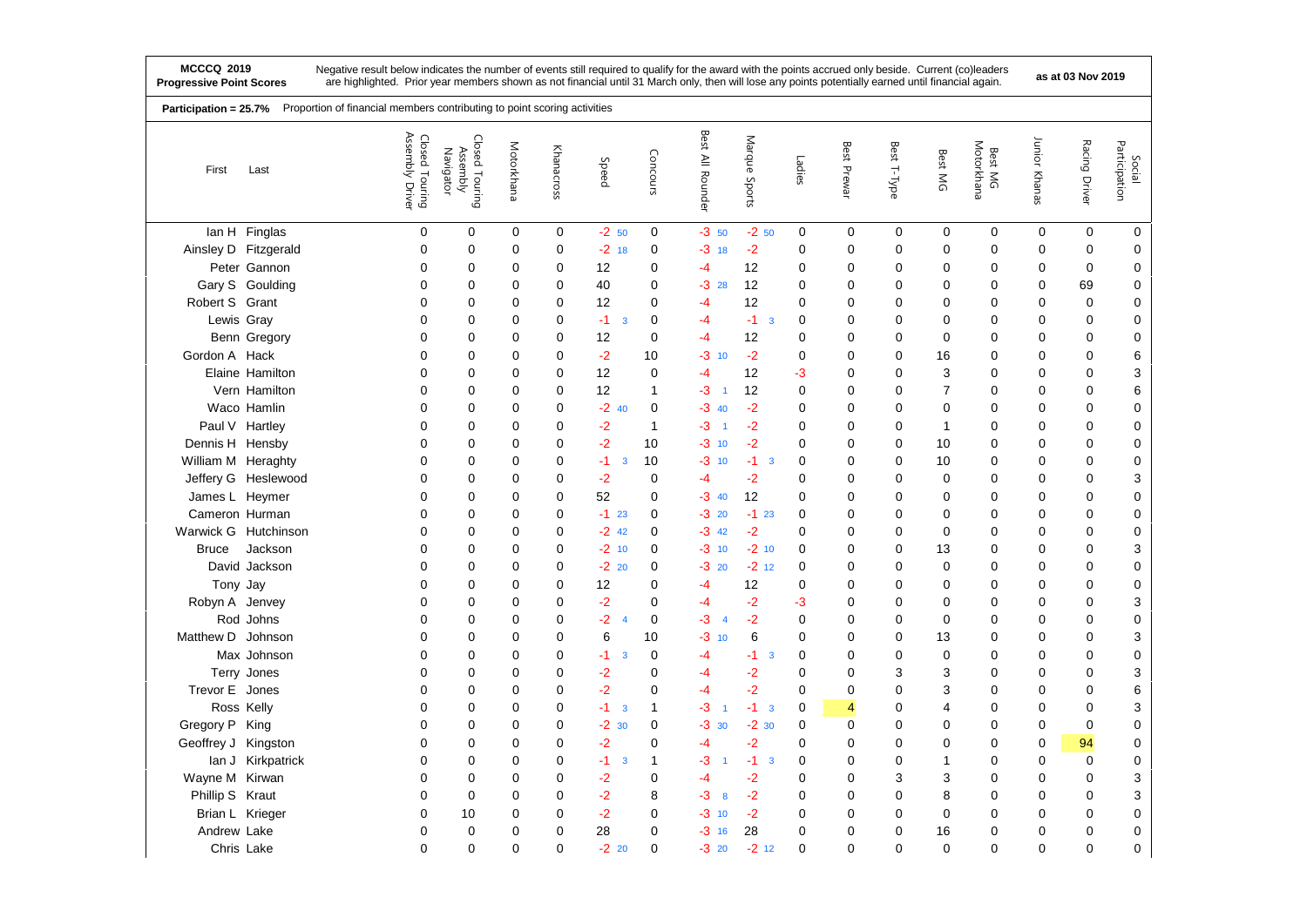|                     | Proportion of financial members contributing to point scoring activities<br>Participation = 25.7% |                                      |                                         |            |             |                                 |             |                      |                                 |             |             |                |             |                       |               |               |                         |
|---------------------|---------------------------------------------------------------------------------------------------|--------------------------------------|-----------------------------------------|------------|-------------|---------------------------------|-------------|----------------------|---------------------------------|-------------|-------------|----------------|-------------|-----------------------|---------------|---------------|-------------------------|
| First               | Last                                                                                              | Assembly<br>Closed Touring<br>Driver | Closed Touring<br>Assembly<br>Navigator | Motorkhana | Khanacross  | Speed                           | Concours    | Best All Rounder     | Marque<br>Sports                | Ladies      | Best Prewar | Best T-Type    | Best MG     | Motorkhana<br>Best MG | Junior Khanas | Racing Driver | Participation<br>Social |
| Sahra J Lake        |                                                                                                   | $\mathbf 0$                          | $\mathbf 0$                             | 0          | $\pmb{0}$   | 6                               | $\mathbf 0$ | $-4$                 | 6                               | $-3$        | $\mathbf 0$ | $\mathbf 0$    | $\mathbf 0$ | $\mathbf 0$           | $\mathbf 0$   | $\mathbf 0$   | 0                       |
|                     | Aaron B Langford                                                                                  | $\mathbf 0$                          | $\mathbf 0$                             | 0          | 0           | $-2$ 10                         | $\mathbf 0$ | $-3$<br>10           | $-2$                            | $\mathbf 0$ | $\mathbf 0$ | 0              | $\mathbf 0$ | 0                     | 0             | 0             | 0                       |
| Michael S Larymore  |                                                                                                   | 0                                    | 0                                       | 0          | 0           | $-2$ 40                         | $\mathbf 0$ | $-340$               | $-240$                          | 0           | $\mathbf 0$ | 0              | 0           | 0                     | 0             | 0             | 0                       |
|                     | Gary J Lawrence                                                                                   | 0                                    | 0                                       | 0          | 0           | -2                              | 10          | -3<br>10             | -2                              | $\mathbf 0$ | 0           | $\mathbf 0$    | 10          | 0                     | 0             | 0             | $\mathbf 0$             |
| Ross W Letten       |                                                                                                   | 0                                    | 0                                       | 0          | 0           | $-1$<br>$\overline{3}$          | $\mathbf 0$ | -4                   | $-1$<br>$\overline{\mathbf{3}}$ | 0           | 3           | 0              | 3           | 0                     | 0             | 0             | 3                       |
| Peter M Linn        |                                                                                                   | $\mathbf 0$                          | 0                                       | 0          | 0           | $-2$                            | 10          | -3<br>10             | $-2$                            | 0           | 0           | 10             | 10          | 0                     | 0             | 0             | 0                       |
|                     | Trevor Llewellyn                                                                                  | $\Omega$                             | 0                                       | 0          | 0           | $-1$<br>$\overline{3}$          | 0           | $-4$                 | -1.<br>$\overline{3}$           | 0           | 0           | $\Omega$       | 0           | 0                     | 0             | 0             | 0                       |
|                     | Ross Mackay                                                                                       | 0                                    | 0                                       | 0          | 0           | 56                              | 0           | $-3, 50$             | 6                               | 0           | 0           | 0              | 0           | 0                     | 0             | 0             | 0                       |
| Jason B Martell     |                                                                                                   | $\mathbf 0$                          | 0                                       | 0          | 0           | $-1$ 39                         | $\mathbf 0$ | $-3.36$              | $-1$<br>$\overline{3}$          | $\mathbf 0$ | 0           | 0              | 0           | 0                     | 0             | 0             | 0                       |
| Robert G Martin     |                                                                                                   | 0                                    | 0                                       | 0          | 0           | $-22$ 26                        | 0           | $-326$               | -2                              | 0           | 0           | 0              | 0           | 0                     | 0             | $\mathbf 0$   | $\pmb{0}$               |
| Alexandra Mattea    |                                                                                                   | 0                                    | 0                                       | $\Omega$   | 0           | 6                               | $\mathbf 0$ | -4                   | 6                               | -3          | 0           | $\Omega$       | 3           | 0                     | 0             | 0             | 3                       |
| Ashleigh C Mattea   |                                                                                                   | 0                                    | 0                                       | 0          | $\mathbf 0$ | 6                               | $\mathbf 0$ | -4                   | 6                               | $-3$        | 0           | $\mathbf 0$    | 0           | 0                     | 0             | $\mathbf 0$   | $\pmb{0}$               |
|                     | Carly J Mattea                                                                                    | $\mathbf 0$                          | 0                                       | $\Omega$   | 0           | 3                               | $\mathbf 0$ | -4                   | 3                               | $-3$        | 0           | $\mathbf 0$    | $\Omega$    | 0                     | 0             | $\mathbf 0$   | $\mathbf 0$             |
|                     | Dino A Mattea                                                                                     | $\mathbf 0$                          | 0                                       | 0          | 0           | 6                               | 8           | -3<br>8              | 6                               | $\mathbf 0$ | 3           | 0              | 11          | 0                     | 0             | $\mathbf 0$   | 3                       |
| Jeremy A Mattea     |                                                                                                   | 0                                    | 0                                       | $\Omega$   | $\mathbf 0$ | 36                              | 10          | $-2$ 34              | 12                              | $\mathbf 0$ | $\mathbf 0$ | 0              | 10          | 0                     | 0             | $\mathbf 0$   | $\mathbf 0$             |
| Richard A Mattea    |                                                                                                   | $\mathbf 0$                          | 0                                       | 0          | $\mathbf 0$ | 12                              | $\mathbf 0$ | -4                   | 12                              | $\mathbf 0$ | $\mathbf 0$ | $\mathbf 0$    | $\mathbf 0$ | 0                     | 0             | $\mathbf 0$   | $\pmb{0}$               |
| Peter L May         |                                                                                                   | 0                                    | 0                                       | 0          | 0           | $-1$<br>3                       | $\mathbf 0$ | -4                   | $-1$<br>$\overline{3}$          | $\mathbf 0$ | 0           | 0              | 0           | 0                     | 0             | 0             | 0                       |
|                     | Gloria McAndrew                                                                                   | $\mathbf 0$                          | 0                                       | 0          | $\mathbf 0$ | 33                              | 0           | $-324$               | 9                               | $-22$ 24    | $\mathbf 0$ | 0              | 0           | 0                     | 0             | 0             | $\pmb{0}$               |
|                     | Joshua McAndrew                                                                                   | $\Omega$                             | 0                                       | 0          | $\mathbf 0$ | 20                              | $\Omega$    | $-3$ 14              | 6                               | $\mathbf 0$ | 0           | $\Omega$       | $\Omega$    | 0                     | 0             | 0             | $\mathbf 0$             |
|                     | Ken McAndrew                                                                                      | $\mathbf 0$                          | 0                                       | $\Omega$   | $\mathbf 0$ | $-1$ 11                         | $\mathbf 0$ | -3<br>8              | $-1$<br>$\overline{3}$          | $\mathbf 0$ | $\Omega$    | $\Omega$       | 0           | 0                     | 0             | 0             | $\pmb{0}$               |
|                     | Ross McAndrew                                                                                     | $\mathbf 0$                          | 0                                       | 0          | 0           | 30                              | $\mathbf 0$ | -3<br>18             | 12                              | 0           | 0           | 0              | 0           | 0                     | 0             | $\mathbf 0$   | 0                       |
|                     | <b>Edward McCane</b>                                                                              | $\Omega$                             | 0                                       | $\Omega$   | $\mathbf 0$ | $-2$ 14                         | $\Omega$    | -3<br>14             | $-2$                            | $\mathbf 0$ | 0           | 0              | 0           | 0                     | 0             | 0             | $\pmb{0}$               |
|                     | Neil McCorkindale                                                                                 | $\mathbf 0$                          | 0                                       | 0          | $\mathbf 0$ | $-2$                            | $\mathbf 0$ | -4                   | $-2$                            | $\mathbf 0$ | $\mathbf 0$ | 6              | 6           | 0                     | 0             | $\mathbf 0$   | 6                       |
|                     | Euan M McGarry                                                                                    | 0                                    | 0                                       | 0          | 0           | $-2$ 10                         | $\mathbf 0$ | -3<br>10             | $-2$                            | $\mathbf 0$ | 0           | 0              | 0           | 0                     | 0             | 0             | $\mathbf 0$             |
|                     | Jason M McGarry                                                                                   | $\mathbf 0$                          | 0                                       | 0          | 0           | $-222$                          | 0           | -3<br>22             | $-2$                            | $\mathbf 0$ | $\mathbf 0$ | $\mathbf 0$    | 0           | 0                     | 0             | $\mathbf 0$   | $\mathbf 0$             |
|                     | Geoffrey R McGlashan                                                                              | $\mathbf 0$                          | 0                                       | 0          | 0           | $-1$<br>$\overline{\mathbf{3}}$ | $\mathbf 0$ | -4                   | -1.<br>$\overline{\mathbf{3}}$  | $\mathbf 0$ | 0           | 0              | 0           | 0                     | 0             | 0             | $\mathbf 0$             |
|                     | Matthew McGrath                                                                                   | 0                                    | 0                                       | 0          | $\mathbf 0$ | $-2, 50$                        | $\mathbf 0$ | $-3, 50$             | $-2$                            | $\mathbf 0$ | 0           | 0              | 0           | 0                     | 0             | 0             | $\mathbf 0$             |
| Christopher McMahon |                                                                                                   | 10                                   | 0                                       | 0          | 0           | -1<br>$\overline{\mathbf{3}}$   | $\mathbf 0$ | -3<br>10             | $-1$<br>$\overline{\mathbf{3}}$ | 0           | 0           | 0              | 0           | 0                     | 0             | 0             | 0                       |
| Owen W McNeill      |                                                                                                   | 0                                    | 0                                       | $\Omega$   | 0           | -1<br>$\overline{3}$            | 0           | -4                   | $-1$<br>3                       | 0           | 0           | 0              | 0           | 0                     | 0             | $\mathbf 0$   | 0                       |
| Geoffrey R Messer   |                                                                                                   | 0                                    | 0                                       | 0          | 0           | $-1$ 15                         | 1           | $-2$ 13              | $-1$<br>5                       | 0           | 0           | 0              | 13          | 0                     | 0             | 0             | 0                       |
| David J Miles       |                                                                                                   | 0                                    | 0                                       | 0          | $\mathbf 0$ | $-2$                            | 0           | $-4$                 | $-2$                            | 0           | 0           | 0              | 6           | 0                     | 0             | 0             | 6                       |
|                     | James Milliner                                                                                    | $\mathbf 0$                          | 0                                       | 0          | 0           | $-1$ 53                         | 0           | $-3,50$              | -1<br>$\overline{3}$            | 0           | 0           | 0              | 0           | 0                     | 0             | 0             | 0                       |
| Neil B Mills        |                                                                                                   | 0                                    | $\mathbf 0$                             | 0          | 0           | $-2$                            | 10          | -3<br>10             | $-2$                            | $\mathbf 0$ | 0           | 0              | 10          | 0                     | 0             | $\mathbf 0$   | $\pmb{0}$               |
|                     | Fiona Monaghan                                                                                    | $\mathbf 0$                          | 0                                       | $\Omega$   | 0           | -2                              | 4           | -3<br>$\overline{4}$ | -2                              | -3          | 0           | 0              | 4           | 0                     | 0             | 0             | $\pmb{0}$               |
| Graham A Moore      |                                                                                                   | 0                                    | 0                                       | $\Omega$   | $\mathbf 0$ | $-2$                            | 6           | -3<br>6              | $-2$                            | $\mathbf 0$ | 0           | 3              | 12          | 0                     | 0             | 0             | 6                       |
| Daryl L Morton      |                                                                                                   | 0                                    | 0                                       | $\Omega$   | 0           | $-2$ 28                         | $\mathbf 0$ | $-328$               | $-2$                            | $\mathbf 0$ | $\mathbf 0$ | $\overline{0}$ | $\mathbf 0$ | 0                     | 0             | $\mathbf 0$   | 0                       |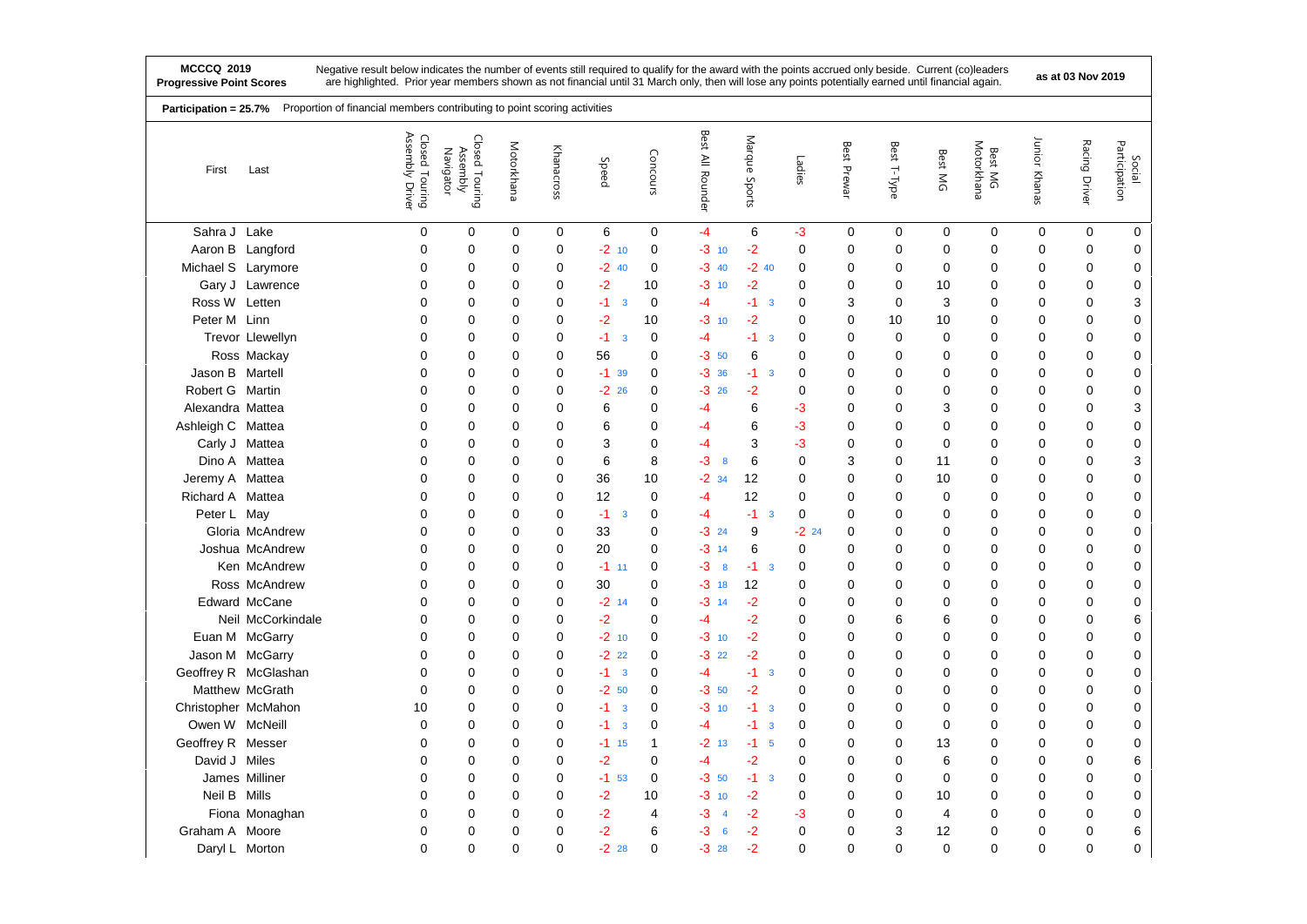|                     | Proportion of financial members contributing to point scoring activities<br>Participation = 25.7% |                                               |                                         |            |             |                                 |             |                     |                                 |             |             |             |             |                       |               |               |                         |
|---------------------|---------------------------------------------------------------------------------------------------|-----------------------------------------------|-----------------------------------------|------------|-------------|---------------------------------|-------------|---------------------|---------------------------------|-------------|-------------|-------------|-------------|-----------------------|---------------|---------------|-------------------------|
| First               | Last                                                                                              | Assembly<br>Closed Touring<br>Assembly Driver | Closed Touring<br>Assembly<br>Navigator | Motorkhana | Khanacross  | Speed                           | Concours    | Best<br>All Rounder | Marque<br>Sports                | Ladies      | Best Prewar | Best T-Type | Best MG     | Motorkhana<br>Best MG | Junior Khanas | Racing Driver | Participation<br>Social |
| Calvin C Mulder     |                                                                                                   | 0                                             | 0                                       | 0          | $\mathbf 0$ | $-2$                            | 8           | $-3$ 8              | $-2$                            | 0           | 0           | $\mathbf 0$ | 11          | 0                     | 0             | 0             | 3                       |
|                     | Clive Mulder                                                                                      | 0                                             | 0                                       | $\Omega$   | $\mathbf 0$ | $-2$                            | 10          | -3<br>10            | $-2$                            | $\mathbf 0$ | $\Omega$    | 0           | 16          | 0                     | $\mathbf 0$   | 0             | 6                       |
| Michaela A Mulder   |                                                                                                   | 0                                             | 0                                       | 0          | $\mathbf 0$ | $-2$                            | 8           | -3<br>8             | $-2$                            | -3          | 0           | 0           | 8           | 0                     | 0             | 0             | 0                       |
|                     | Flavio Paggiaro                                                                                   | 0                                             | 0                                       | 0          | $\Omega$    | 56                              | 8           | $-2$ 52             | 48                              | $\Omega$    | 0           | 0           | 52          | $\Omega$              | 0             | $\Omega$      | $\mathbf 0$             |
|                     | Susan Paggiaro                                                                                    | 0                                             | 0                                       | 0          | 0           | $-1$<br>3                       | $\mathbf 0$ | -4                  | -1<br>$\overline{\mathbf{3}}$   | 0           | 0           | 0           | 0           | 0                     | 0             | 0             | 0                       |
| Brian H Pettit      |                                                                                                   | $\Omega$                                      | 0                                       | 0          | $\mathbf 0$ | 54                              | $\Omega$    | $-348$              | 6                               | 0           | 0           | 0           | $\Omega$    | 0                     | 0             | 60            | 0                       |
| David P Quelch      |                                                                                                   | 0                                             | 0                                       | 0          | 0           | $-1$ 39                         | $\mathbf 0$ | $-3.36$             | $-1$ 3                          | 0           | 0           | 0           | 0           | 0                     | 0             | 0             | 0                       |
|                     | Shaun Rankin                                                                                      | 0                                             | 0                                       | 0          | $\mathbf 0$ | 42                              | 10          | $-2$ 40             | 42                              | 0           | 0           | 0           | 46          | 0                     | 0             | 0             | 6                       |
| Joanne L Reinke     |                                                                                                   | 0                                             | 0                                       | 0          | 0           | 54                              | 10          | $-2$ 52             | 12                              | $-2$ 42     | $\mathbf 0$ | 0           | 0           | 0                     | 0             | 0             | $\pmb{0}$               |
|                     | Karl M Reinke                                                                                     | 0                                             | 0                                       | 0          | $\mathbf 0$ | 60                              | $\mathbf 0$ | $-348$              | 12                              | 0           | 0           | 0           | 0           | 0                     | 0             | 0             | $\pmb{0}$               |
| Darryl G Roberts    |                                                                                                   | 0                                             | 0                                       | 0          | 0           | $-2$                            | 0           | -4                  | $-2$                            | 0           | 0           | 0           | 3           | 0                     | 0             | 0             | 3                       |
|                     | David M Robinson                                                                                  | 0                                             | 0                                       | 0          | $\mathbf 0$ | 6                               | $\mathbf 0$ | $-4$                | 6                               | 0           | 0           | 0           | 0           | 0                     | 0             | 0             | $\pmb{0}$               |
| Kimberley Robinson  |                                                                                                   | 0                                             | 0                                       | 0          | 0           | $-1$<br>3                       | 0           | $-4$                | $-1$<br>$\overline{\mathbf{3}}$ | $-3$        | 0           | 0           | 0           | $\mathbf 0$           | 0             | 0             | $\pmb{0}$               |
| Ross G Rundle       |                                                                                                   | 0                                             | 0                                       | 0          | 0           | $-2$                            | 8           | -3<br>8             | $-2$                            | $\mathbf 0$ | 0           | 0           | $\Omega$    | 0                     | 0             | 0             | 0                       |
| Colin D Schiller    |                                                                                                   | $\mathbf 0$                                   | 0                                       | 0          | 0           | $-2$                            | 10          | $-3$ 10             | $-2$                            | 0           | $\mathbf 0$ | 10          | 10          | 0                     | 0             | 0             | 0                       |
| James S Scott       |                                                                                                   | 20                                            | 10                                      | 0          | 0           | 12                              | 8           | $-2.38$             | 12                              | 0           | 0           | 0           | 18          | 0                     | 0             | 0             | 0                       |
| Daryll V Searle     |                                                                                                   | $\mathbf 0$                                   | 0                                       | 0          | $\mathbf 0$ | $-1$<br>$\overline{\mathbf{3}}$ | 0           | $-4$                | $-1$<br>$\mathbf{3}$            | $\mathbf 0$ | $\mathbf 0$ | 0           | $\mathbf 0$ | 0                     | 0             | 0             | $\pmb{0}$               |
| Chrystellee Semple  |                                                                                                   | 16                                            | 0                                       | 0          | 20          | 39                              | 8           | 71                  | 12                              | 63          | 0           | 0           | 21          | 0                     | 0             | 0             | 6                       |
| Shawn D Sheather    |                                                                                                   | $\mathbf 0$                                   | 0                                       | 0          | $\mathbf 0$ | $-2$ 30                         | $\mathbf 0$ | $-3$ 30             | $-2$                            | $\mathbf 0$ | 0           | 0           | 0           | 0                     | 0             | 0             | $\pmb{0}$               |
|                     | Andrei V Shinkarenko                                                                              | 0                                             | 0                                       | 0          | 0           | $-2$ 12                         | $\mathbf 0$ | $-3$ 12             | $-2$ 12                         | 0           | 0           | 0           | 0           | 0                     | 0             | 0             | 0                       |
| Barry J Smith       |                                                                                                   | 0                                             | 0                                       | 0          | 0           | 62                              | $\mathbf 0$ | -3<br>50            | 12                              | 0           | 0           | 0           | 0           | 0                     | 0             | 0             | 0                       |
|                     | <b>Brad Smith</b>                                                                                 | 0                                             | 0                                       | 0          | $\mathbf 0$ | $-1$<br>3                       | $\mathbf 0$ | -4                  | $-1$ 3                          | 0           | 0           | 0           | 0           | 0                     | 0             | 30            | 0                       |
| Richard W Sorensen  |                                                                                                   | 0                                             | 0                                       | 0          | 0           | $-2$                            | 10          | $-3$ 10             | $-2$                            | $\mathbf 0$ | $\mathbf 0$ | 13          | 13          | 0                     | 0             | 0             | 3                       |
|                     | Mal Spiden                                                                                        | 0                                             | 0                                       | 0          | 32          | 12                              | 8           | $-2$<br>40          | 12                              | 0           | 0           | 0           | 8           | 0                     | 0             | 0             | 0                       |
|                     | Paul Strange                                                                                      | 0                                             | 0                                       | 0          | 0           | $-1$<br>$\overline{\mathbf{3}}$ | 0           | -4                  | $-1$<br>$\overline{3}$          | $\mathbf 0$ | 0           | 0           | $\Omega$    | $\mathbf 0$           | 0             | 0             | 0                       |
| Berenice M Stratton |                                                                                                   | 0                                             | 0                                       | 0          | $\mathbf 0$ | 12                              | $\mathbf 0$ | -4                  | 12                              | -3          | 0           | 0           | 0           | 0                     | 0             | 0             | 0                       |
|                     | <b>Brad Stratton</b>                                                                              | 0                                             | 0                                       | 0          | $\mathbf 0$ | $-1$<br>3                       | $\mathbf 0$ | -4                  | $-1$<br>3                       | $\mathbf 0$ | 0           | 0           | 0           | 0                     | 0             | 0             | $\mathbf 0$             |
|                     | John A Stratton                                                                                   | 0                                             | 0                                       | 0          | 0           | 12                              | 0           | $-4$                | 12                              | 0           | 0           | 0           | 0           | 0                     | 0             | 0             | $\pmb{0}$               |
|                     | Neil Taylor                                                                                       | 0                                             | 0                                       | 0          | $\mathbf 0$ | $-1$<br>$\overline{3}$          | $\mathbf 0$ | $-4$                | $-1$<br>$\overline{\mathbf{3}}$ | 0           | 0           | 0           | $\Omega$    | 0                     | 0             | 0             | 0                       |
| Warren J Tegg       |                                                                                                   | 0                                             | 0                                       | 0          | 0           | $-2$                            | $\mathbf 0$ | $-4$                | $-2$                            | 0           | 0           | 0           | 0           | 0                     | 0             | 91            | 0                       |
|                     | Denis Thomas                                                                                      | 0                                             | 0                                       | 0          | $\mathbf 0$ | $-2$                            | 10          | $-3$ 10             | $-2$                            | 0           | 0           | 0           | 10          | 0                     | 0             | 0             | 0                       |
| Dean J Tighe        |                                                                                                   | 0                                             | 0                                       | 0          | 0           | $-2$ 24                         | 0           | $-324$              | $-2$                            | 0           | 0           | 0           | 0           | $\mathbf 0$           | 0             | 0             | $\pmb{0}$               |
| Peter C Tighe       |                                                                                                   | 0                                             | 0                                       | 0          | $\mathbf 0$ | 6                               | $\mathbf 0$ | -4                  | 6                               | $\mathbf 0$ | 0           | 0           | 0           | 0                     | 0             | 0             | 0                       |
|                     | Reg Tomkinson                                                                                     | 0                                             | 0                                       | 0          | 0           | $-1$<br>$\overline{\mathbf{3}}$ | $\mathbf 0$ | $-4$                | -1 -<br>$\overline{\mathbf{3}}$ | 0           | 0           | 0           | 0           | 0                     | 0             | 0             | $\pmb{0}$               |
|                     | Steve Torpey                                                                                      | 0                                             | 0                                       | 0          | 0           | $-246$                          | $\mathbf 0$ | $-346$              | $-246$                          | 0           | 0           | 0           | 0           | 0                     | 0             | 0             | $\mathbf 0$             |
| Graham Tronc        |                                                                                                   | 0                                             | 0                                       | 0          | $\mathbf 0$ | $-2$                            | 10          | $-3$ 10             | $-2$                            | $\mathbf 0$ | 0           | 0           | 10          | 0                     | 0             | $\Omega$      | $\mathbf 0$             |